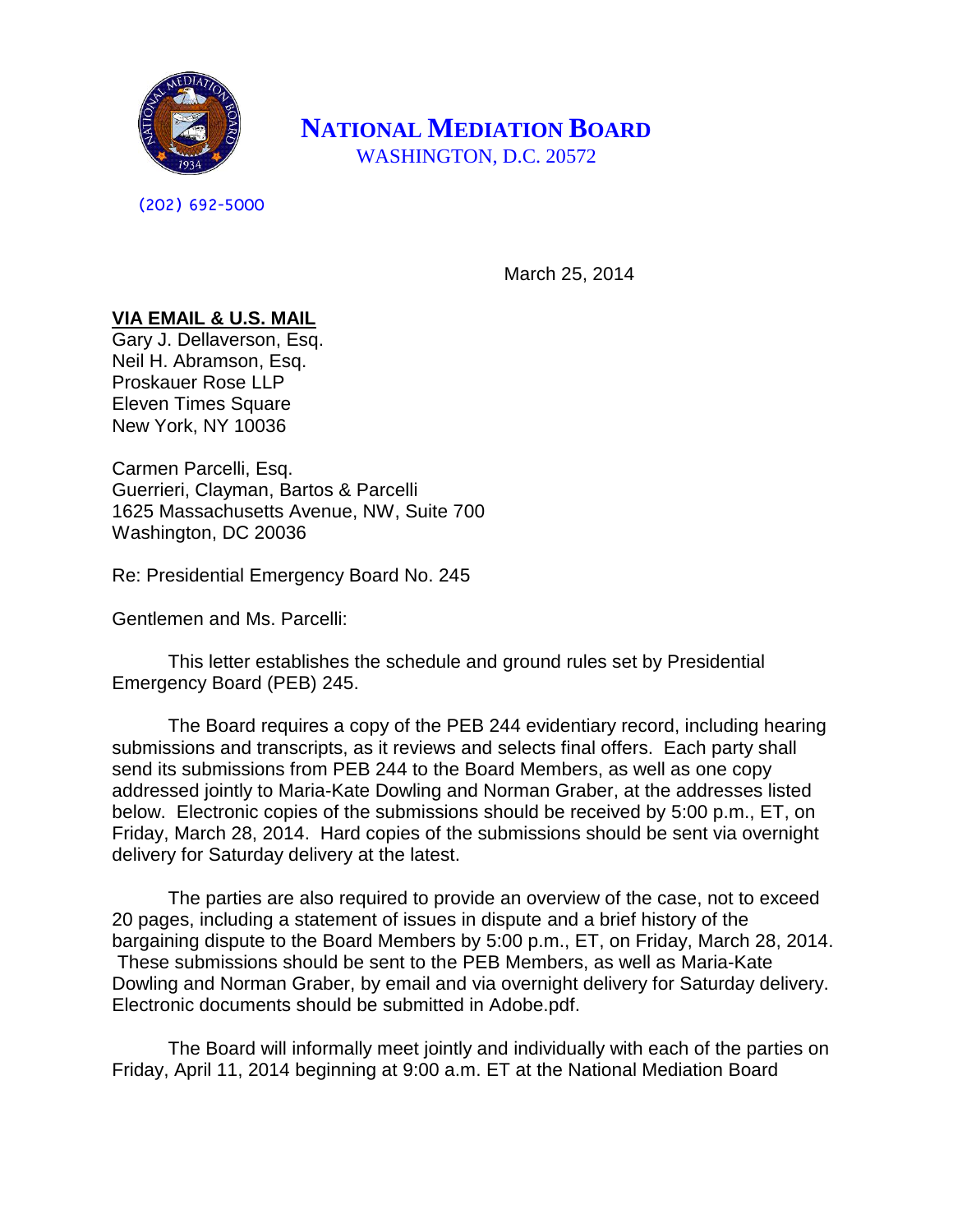headquarters at 1301 K Street, NW, Suite 250E, Washington, DC 20005. The Board will proceed to investigate the dispute and engage in discussions with the parties, so long as deemed fruitful by the Board, until 5:00 p.m., ET. This meeting is intended only for the party principals and their attorneys.

Pursuant to §9a(f) of the Railway Labor Act, the parties must submit final offers to the Board on Sunday, April 20, 2014. The final offers should be sent to the PEB Members, as well as Maria-Kate Dowling and Norman Graber, via email by noon, ET, on Sunday, April 20, 2014. The parties should also exchange electronic copies of the final offers by noon, Sunday, April 20, 2014. Hard copies of the final offers should be delivered to the PEB Members and Maria-Kate Dowling and Norman Graber by 10 a.m., ET, Monday, April 21, 2014 to the New York Marriott East Side, 525 Lexington Avenue, New York, NY 10017. The telephone number for New York Marriott East Side is 212-755-4000. The final offers must also be submitted on a thumb drive to the Board, as well as Maria-Kate Dowling and Norman Graber, together with the hard copies of the final offers.<sup>1</sup>

The Board will convene formal proceedings on April 21, 2014 at the New York Marriott East Side in the Stuyvesant Room to hear statements in support of final offers. The hearings will begin at noon on April 21, 2014 and will continue on April 22, and 23, 2014 if necessary. Opening arguments will be on Monday and the opening argument for each side is limited to one hour. The parties will provide a written copy of their opening statements to the Board, the Board counsel, and the opposing side at the opening of the hearing. The Unions will present their case immediately following the opening arguments and the LIRR will present its case thereafter. If necessary, the parties may present rebuttal arguments. Following any rebuttal, the parties may present closing arguments limited to one hour each.

The parties will provide Maria-Kate Dowling and Norman Graber with the approximate number of witnesses and the total time for examination by 4 p.m. on Friday, April 18, 2014. The parties are limited to 45 attendees each, including attorneys.

Daily transcripts will be available from the court reporter. Only counsel for the parties can order the transcripts directly from the court reporting service. The court reporter will be advised that anyone else seeking to obtain copies of the transcripts must be approved in writing by the undersigned. The court reporting service is as follows: Barrister Reporting Service, 120 Broadway #1111, New York, NY 10271. The telephone number for the court reporter is 212-732-8066.

2

 $\overline{a}$ 

 $1$  Deliveries to the Marriott should be sent as follows:

Name of Addressee

c/o New York Marriott East Side Events Team

<sup>525</sup> Lexington Avenue New York, NY 10017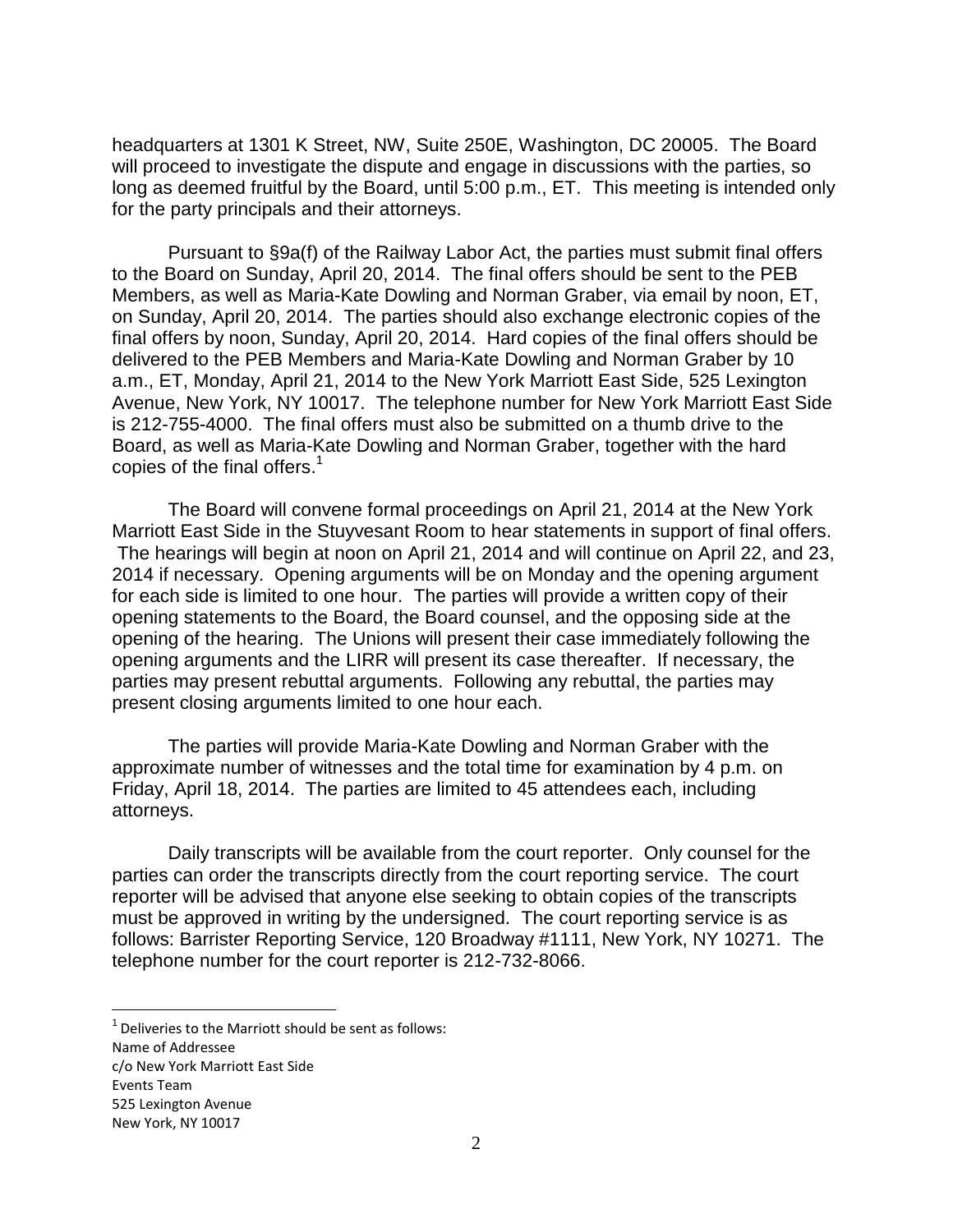All submissions must be simultaneously served upon all parties. No extensions of time will be granted during this Emergency Board.

Please do not hesitate to contact us if you have any questions.

Sincerely,

Main-Kil Doul

Maria-Kate Dowling Counsel to PEB No. 245

Morman L. Haby

Norman L. Graber Counsel to PEB No. 245

Copies to: Joshua Javits, Chairman M. David Vaughn, Member Elizabeth C. Wesman, Member